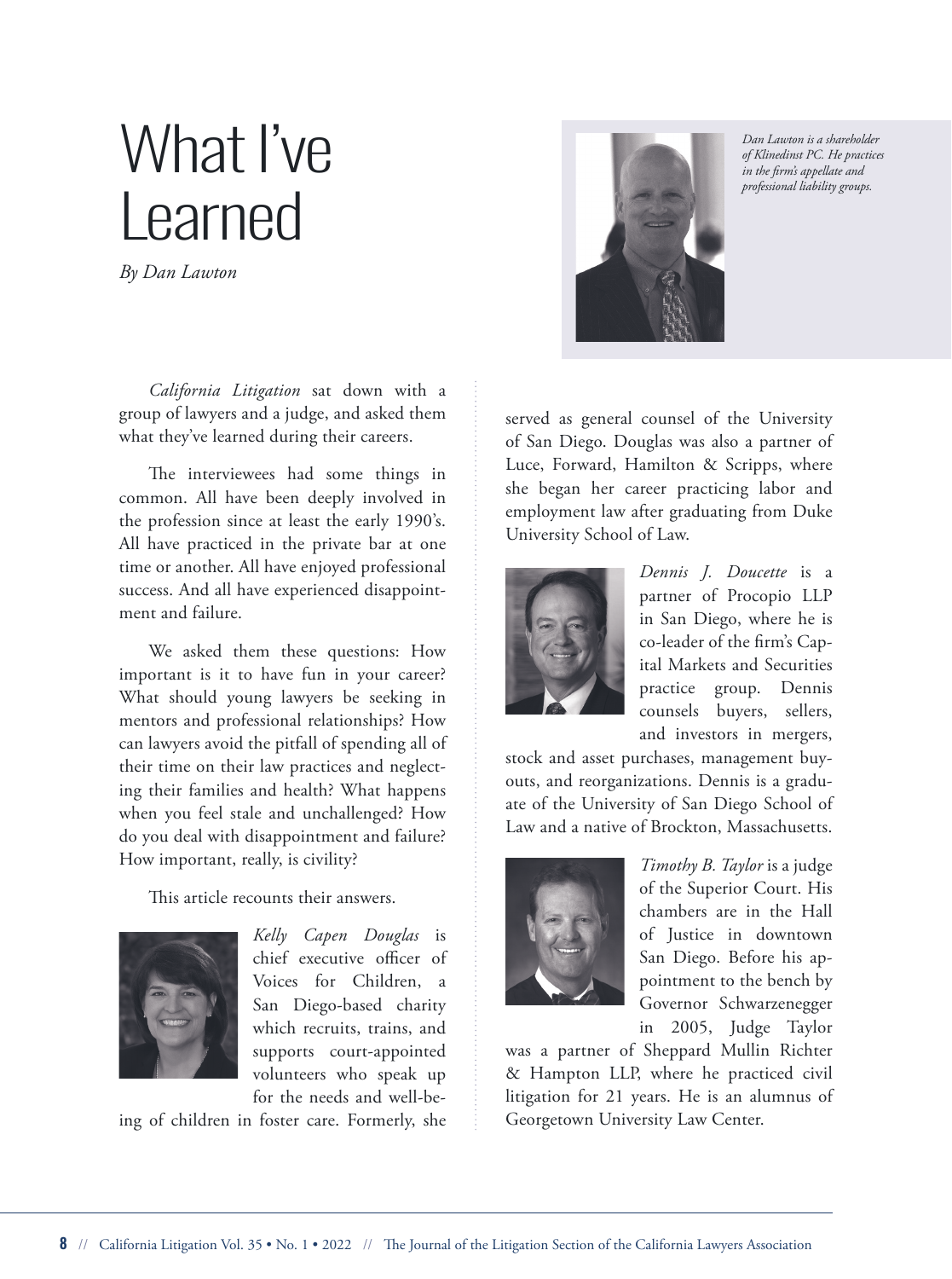

*Bryan R. Snyder* is a sole practitioner who represents plaintiffs in personal injury and business cases in the California and federal courts. Snyder began his career at the San Diego-based law firm of Duke

Gerstel Shearer, where he became managing partner, before going out on his own. Snyder is an alumnus of University of San Diego School of Law. He is a retired Scoutmaster for Boy Scout Troop 713 in Del Mar, California, and is an Eagle Scout.



*Jeff Chine* is a partner of Allen Matkins Leck Gamble & Mallory, LLP, where he counsels and represents clients in land use matters before the California Coastal Commission, the California courts, and oth-

er tribunals. Chine is a graduate of the UCLA School of Law. He is a native of Malvern, Arkansas.

## On Liking What You Do

**Snyder:** "You gotta find a practice where you can have some fun. If you're just a lawyer and all you're doing is trying to bill hours or just grind things out . . . that's just not gonna be a great way to spend your life. I've been fortunate I've been able to have some cases where you get to have some fun. You get to wear the white hat and help people in their lives. . . .

"I had a case I settled recently, not a big case, a rear-end collision, it was a \$100,000 policy, we made the policy-limit demand, and the insurance company sat on it, for whatever reason. And so there is case law that says when the insurance company doesn't act promptly you open up the policy and they're liable for

greater than the policy limits. Ultimately we settled the case for significantly greater than the policy limit was. And that's just fun. . . .

"If you can get yourself in a position where you're making a living and also having some fun that's a great place to be."

## On Mentors and Relationships

**Douglas:** "I started out working with a big law firm, and I had a fantastic experience there. But I had a fantastic experience because I had the opportunity to work with amazing mentors and more senior lawyers who gave me opportunities and taught me a lot. I also had the chance to work with peers. Those relationships started when I was a young lawyer but I still have many of them today. That trust that you build over time is just critical to your evolution of your career."

**Doucette:** "Malcolm Gladwell says you need 10,000 hours before you get good at something. It took me all 10,000 hours and then some. I don't think I understood what a lawyer was until my fourth or fifth year of practicing law. I didn't have the attention to detail. I didn't really understand how to practice law, what was important. Law school didn't at that time train you to be a lawyer. They trained you in analyzing case law and doing research. I had to learn on my own. Eventually I got a mentor and it all worked out. But the first three years were pretty rough. I really didn't know much, I didn't really know what I was doing, and I don't think I did a very good job. . . .

"I think it's really important to have a mentor or two. I think it's so important to understand how to practice law, not just writing briefs or writing contracts . . . you need mentors to help you along the way, with the politics of the law firm or just how you become a better lawyer, how you network . . .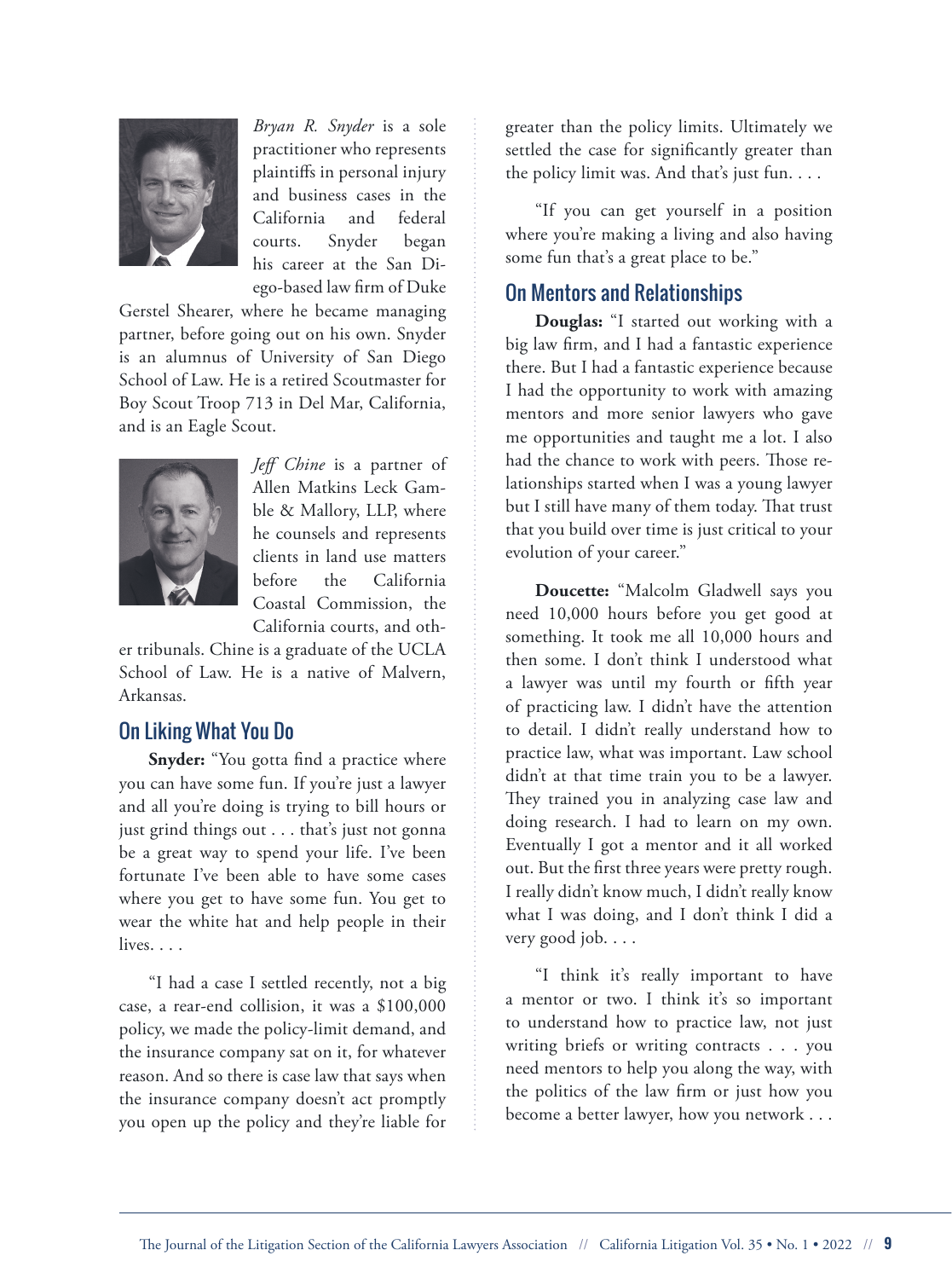I think mentoring is the second most important thing after understanding the clients and solving their problems."

**Snyder:** "I'm not the smartest guy in the room in a lot of my cases. I've developed a number of people I can bounce cases off of, that I can talk to to help me work through things. . . . Ben Bunn has been a tremendous resource. He's an unbelievable lawyer, helped me out a lot. I have a number of other people like that. You have to have that, people you can rely on that can clarify things for you."

#### On Reputation, Integrity, Civility

**Chine:** "Even when things become contentious you should always try to foster good and professional relationships with other lawyers. . . . This goes along with the idea that we're in this for the long term. No single client is worth ever jeopardizing your reputation, your ethics . . . . That client's going to be gone. Maybe they've paid your bill, maybe they haven't, but your career is going to go on. . . .

"In San Diego, it's a relatively small legal community. The most important thing you have is your reputation. Part of that is being professional with other lawyers. They can be a source of future referrals for you, even opposing counsel. You build up a trust and relationships with other lawyers, and it makes the practice simpler and more enjoyable. If you have credibility people know that when you say something you're going to follow up on it and you're always telling the truth. That's helped me settle a lot of cases that maybe otherwise could not have been settled. . . .

"Lawyers talk. Judges talk. If you're overly aggressive, overly cantankerous, uncooperative in a meaningless way, that story gets around town really quickly."

**Snyder:** "I had a case a couple years ago with a well-known defense lawyer and she had a horrendous reputation. The plaintiffs' bar had so much negativity about her you would not believe it. So I went into that case very wary of this lawyer. And I had a great relationship with her. We got along fine. I don't know what she did to create so much animosity, but she did something. And that's going to follow her her whole career. . . .

"There's many opportunities as a litigator where you can do things that are going to hurt you down the road. So you have to make sure what you're doing is not going to render an opinion of you that you're not trustworthy or really a jerk because the judges hear that too."

#### **On Time, and How You Spend It**

**Chine:** "For the folks that have a family life, it can be difficult. . . . You're gonna be a healthier person, a more effective advocate, you're going to be a better person to be around if you strive for some sort of balance. Like a lot of professions, the legal profession can suck you in and you can lose your mooring. There's always more work to do. And so you need to get to a place where you have the ability to turn that off and pursue some other interests. I know that's easier said than done, especially if you're a junior associate and you've got more senior lawyers demanding things of you. But if you don't keep that in mind, either you're not going be very happy or you're not going to be a lawyer for very long."

Taylor: "It's very tempting, particularly on the defense side, to think, 'If I string this out, something might happen. We might wear 'em out. The plaintiff might die. Whatever.' That seldom works out. Usually it results in bad things happening. . . .

"Most demurrers are a waste of time and money. So are most motions in limine. Please,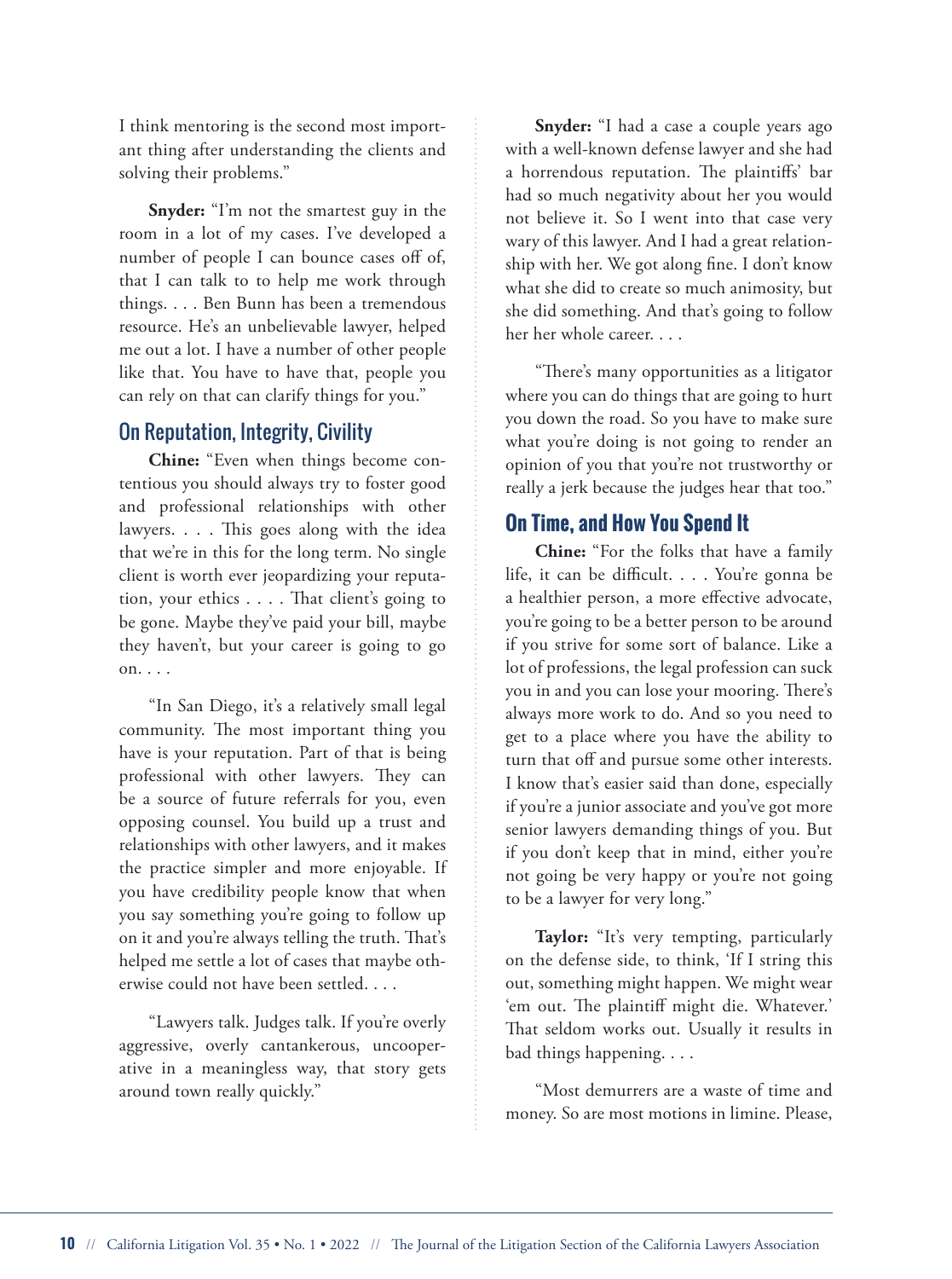please concentrate on the form of special verdict and the jury instructions and quit worrying about whether someone has answered subpart (d) of form interrogatory no. 17.1. The first is important, the second, 99 cases out of 100, is not. Focus on what's important."

**Doucette:** "I am an early riser. I try to work out, to clear the mind. Then I look at e-mails and try to figure out what the day looks like. My parents had work-life balance. We had dinner at 5 p.m. every night. I've tried to just hire people that are a lot smarter than me. Because they can do the work that needs to be done and I can do what I do really well. I think that does give me a work-life balance. . . .

"You help others when they go on their vacations or go on family leave. If you help them when they have a need, they'll help you when you have a need. You can take vacations. What goes around comes around. I've also tried to treat my colleagues' clients better than I treat my own clients. That's why you're part of a firm. If you do that, and people have that sense you'll do it for them, it helps you to have work-life balance. It's a real team approach."

**Snyder:** "I get to work early. Not infrequently by 7 a.m. It's important to me to take a break in the middle of the day. When the gym is open, I go down there. I run with a lot of people down there. We run two or three days a week."

**Taylor:** "When I was in practice, I arrived in my office every day at 7:15 or at 7:30. I never found a reason to change that, so I still do it. Getting in early doesn't work for everyone but it does work for me. I did it this morning. That's an hour or more of found time in the morning when a lot of work can get done before the pressures of an ex parte calendar or the pressures of a jury trial or whatever it is that's going on."

## On Openness

**Douglas:** "Being vulnerable and talking about feelings that might be hard, that was just not something that I did. I'm an optimist. I like to look at the good. And so I probably went through a few too many years where I did not give enough voice to some of those other feelings that were not so positive all the time. When I learned how to be a bit more vulnerable with people I trusted, it opened up my world. It was a very small circle of people I felt comfortable doing that with. But I felt so much more in touch with my humanity. I felt much more emboldened to be able to take a risk and follow my heart and take the steps I needed to take to have a fulfilling rest of my career journey."

**Chine:** "I'm not afraid to admit when it's something that I don't know or I need to know more about. I'm glad to be the guy who's asking what's perceived as dumb questions. There's no sin or shame in doing that. To the contrary, if you're the guy who always think they know everything, that's the first signal of somebody who really doesn't. And you can learn from anyone. I learn from new lawyers, junior associates. . . . I learn from everyone around me. I think when you stop learning, that's maybe a signal it's time to move on and do something else. You can always get better. I strive to do that. That's what keeps the practice interesting."

#### On Changing Course

Taylor: "I've never regretted my decision to switch gears in the middle of a career. It's pretty clear that joining the bench makes your evenings and your weekends more your own. If you're not faced with the constant pressure of finding new work — all we have to do is sit there and cases are filed. Every day we get new cases assigned to us. So we don't have the client development imperatives that faced me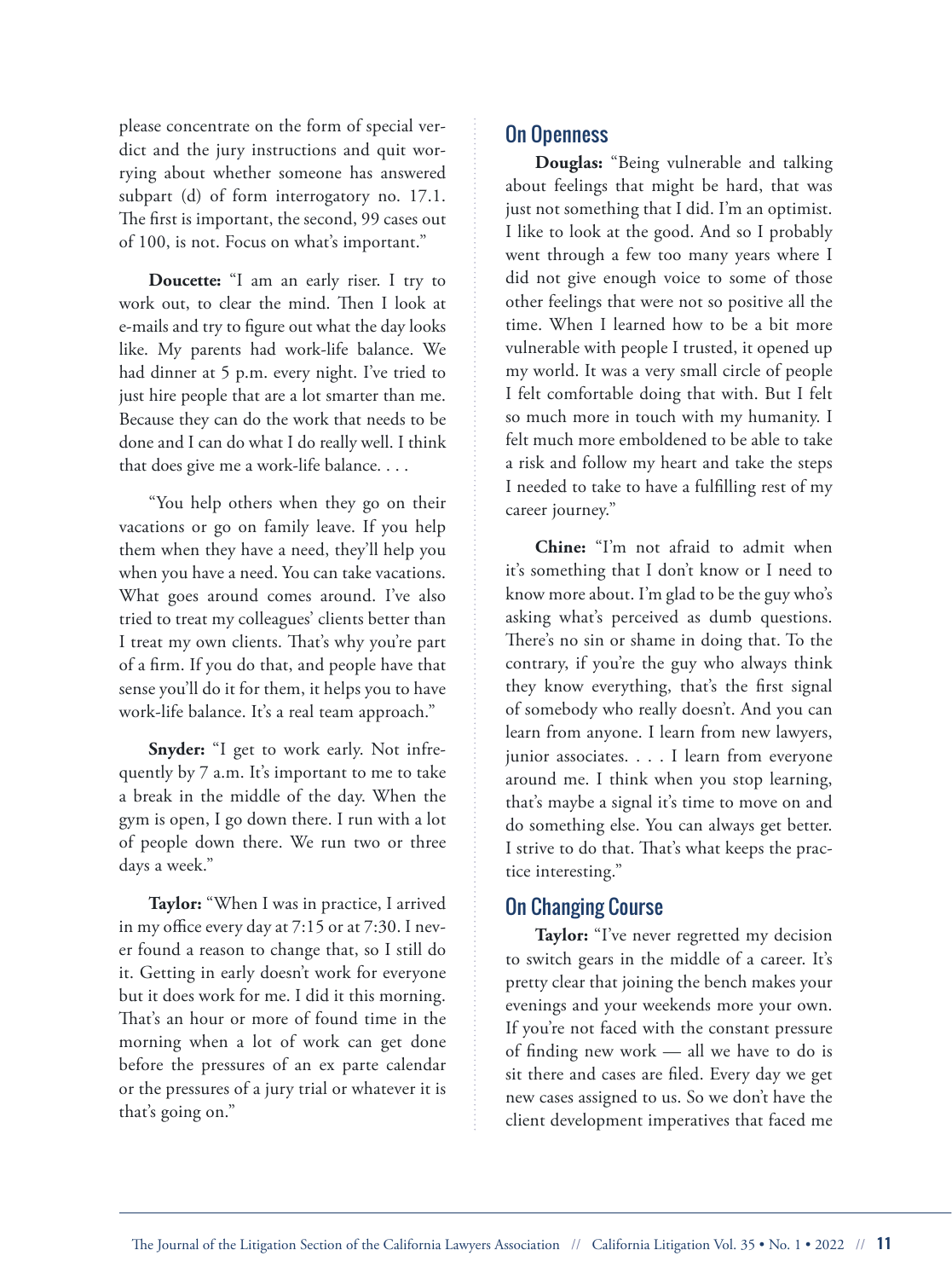in private practice and still face practitioners . . . .

"In the last 10 years I have exercised and pursued more hobbies than in the ten years preceding and the ten years preceding that. Now, part of this earlier time you're involved in child-rearing, which has all the challenges that go along with that. But I just wish that I had started that progression toward more exercise and more hobby activity earlier than I did. . . .

"I had the great good fortune of seeing my younger son play high school baseball. I never missed a game. Had I still been in practice I don't think I would have had that joy."

**Douglas:** "It's easy for us as lawyers to keep doing the same thing over and over again and at some point to feel stuck and like you want to do a little bit more. I was not equipped when I got to that point to be able to know how to navigate through that and come out on the other side. I figured that out finally. But I think it's OK for lawyers to recognize there could come a time when you're ready for something different or you want to use different skill sets and to be OK with thinking about taking a risk and doing something different. . . .

"My family and I used to go to the parade in Coronado every Fourth of July. As I watched one year, I got to thinking about everybody who made up the parade. There are advance planners who get the contracts in line, plan for public safety, minimize risk. There are the people who drive the cars under the floats. Nobody sees them, but they keep the floats in the lane, so they don't go off the course. . . .

"Then there are the people at the end, who sweep up after the horses. As I was sitting

there on the sidewalk, I thought, 'Right now I am spending way too much time in my job as the person at the end of the parade who sweeps up after the horses.' I felt like I had a lot more to give to the world and the community than that. I said, 'I need to start figuring out what is next.' It was a long journey.

"I worked with a leadership coach who helped me to articulate my wants, my needs, my strengths, my interests, and helped me think a little bit bigger, about taking a risk to make a change. I don't think I would have done that introspection on my own. I needed someone to nudge me a bit."

# On Dealing With Failure and Disappointment

**Taylor:** "There are almost-unlimited opportunities for humbling as a judge. . . . I will never forget the first 170.6 [peremptory challenge]. There have been a lot since then. You get that first one and you pick it up. You look at it. Because of what you know about yourself, you think, 'How could this lawyer, who I've never met, think that I cannot be fair? How could someone think that?' It's humbling. And it's still humbling every time it happens. But it's part of the job and it's part of the law and we have to move on."

**Snyder:** "If I give it my best shot and I lose, there's nothing I can do. It's bothersome. But what can you do if you've got a client that's off the rails? All you can do is give it your best shot."

**Douglas:** "When you're in the middle of a situation when you're stuck or not getting what you want, it may seem really frustrating, but sometimes that's the impetus that you need to do something different. For me, when I was going through my transition from being in-house counsel at a large university to figuring out what was next and then deciding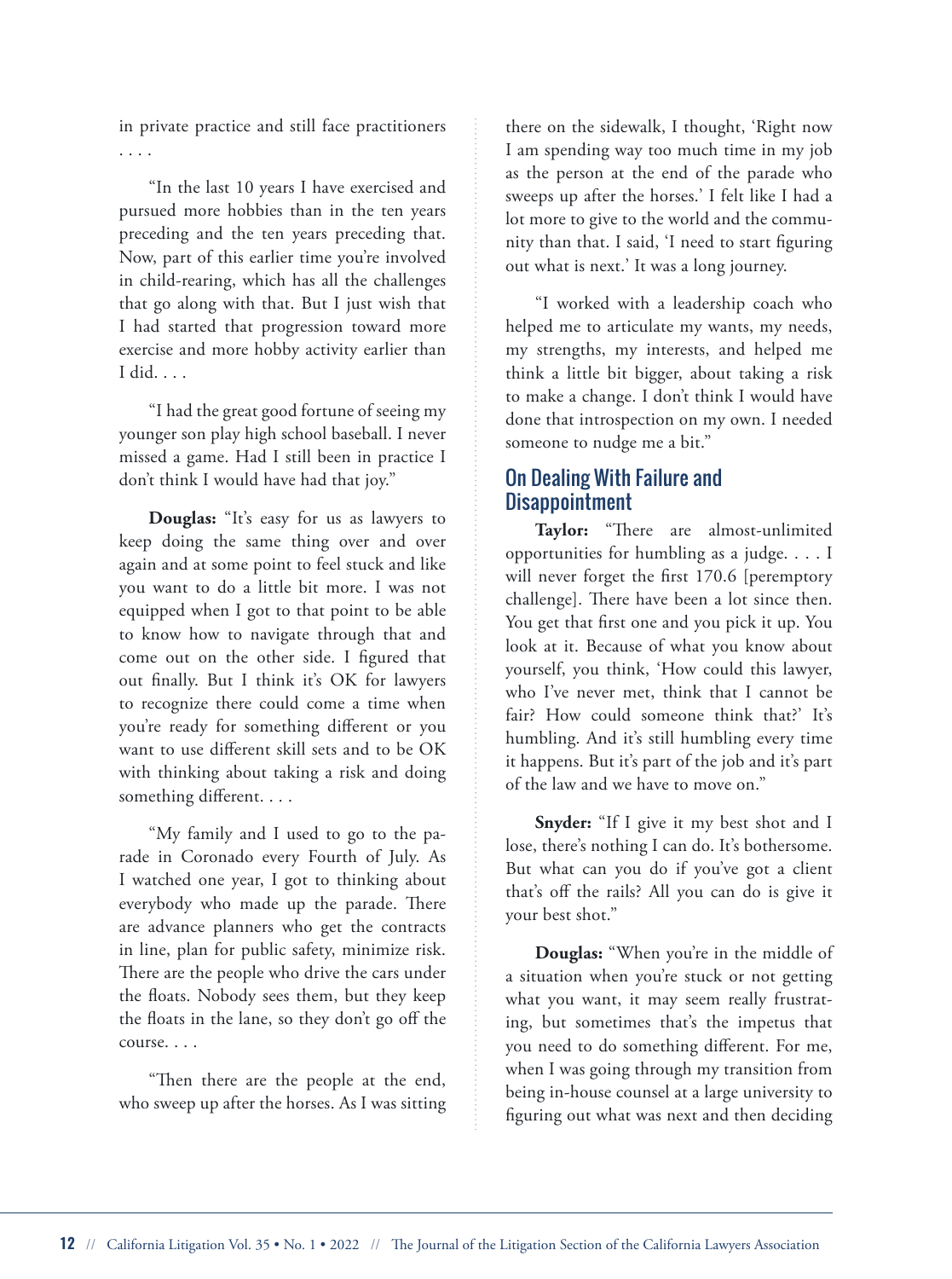to put my name in the hat for the CEO role where I am now, I needed the impetus of feeling I was ready for more. . . .

"Often, failure and disappointment open up doors and urges you to do something different that you might not have otherwise done if you were just comfortable in your space."

**Chine:** "Try to learn something from them and move on. But you have to be able to move on, whether it takes a day or a week or whatever it takes. If you let those things stay inside you and chew you up, it can be very difficult emotionally and make you an unpleasant person. . . .

"Don't take the disappointments too harshly. Don't take the highs too high. Try to enjoy those moments when you do have a good outcome, because if you don't, no one else will. It's interesting. Clients often move on straight away. They say, 'Of course you were going to get a good outcome there. That's what you're paid to do.' Then they move on. So you need to take a moment with those around you to enjoy the good times. But you also need to be able to shake off the disappointments and the losses. If you don't do that, it's going to be a bumpier ride."

**Doucette:** "I got off to a slow start. I think I did two deals my first year, maybe three my second year. Our new lawyers do 10, 12, 15 deals a year. That's how you learn. You're going to make mistakes. You can't get too disappointed and too down. When a mistake is made or something goes wrong, you have to see it as a learning moment, that you can learn from it and get better. I need to get better every day. The market changes, deals change, clients change. You always have to get better. You have to learn."

**Taylor:** "It's a very hard thing. When you've put as much heart and soul into a decision as I try to do, and you get that reversed-and-remanded, it sticks with you. I read every one. I know there are judges that don't. They get the decision and throw it in the can. I don't do that. I try to read every one, I do read every one, and I try to learn from every one. . . .

"Of course, there are some where I still think, 'I was right, and I think the Court of Appeal missed this.' But I keep telling myself, 'They have a lot more time than I had. They have three times plus the brainpower. And this is how our system works and how the law works.' And though I keep telling myself that, it still doesn't completely remove the sting. I think about this and I remember every one [of those reversals]."

#### On Staying Professionally Detached

**Chine:** "When you lose objectivity, or fall in love with your arguments, or you begin to think in a manner that's not objective and critical, I think you become less effective as an advocate and a lawyer. . . .

"When they lose objectivity, some lawyers are tempted maybe to do things they shouldn't do, whether it's ethically or otherwise. If you so believe your client's case or the position that you're taking in a particular matter, it can lead to bad results in a number of different ways. I tell myself always to take a step back . . .

"You have to be a zealous advocate. But you always have to do it understanding what the weaknesses are, what the strengths are. I admire lawyers that are able to do that. It's not as easy as it would appear."

#### **Miscellany**

**Snyder:** "Your mentality has to be, 'Not only do I have to be a great lawyer but I have